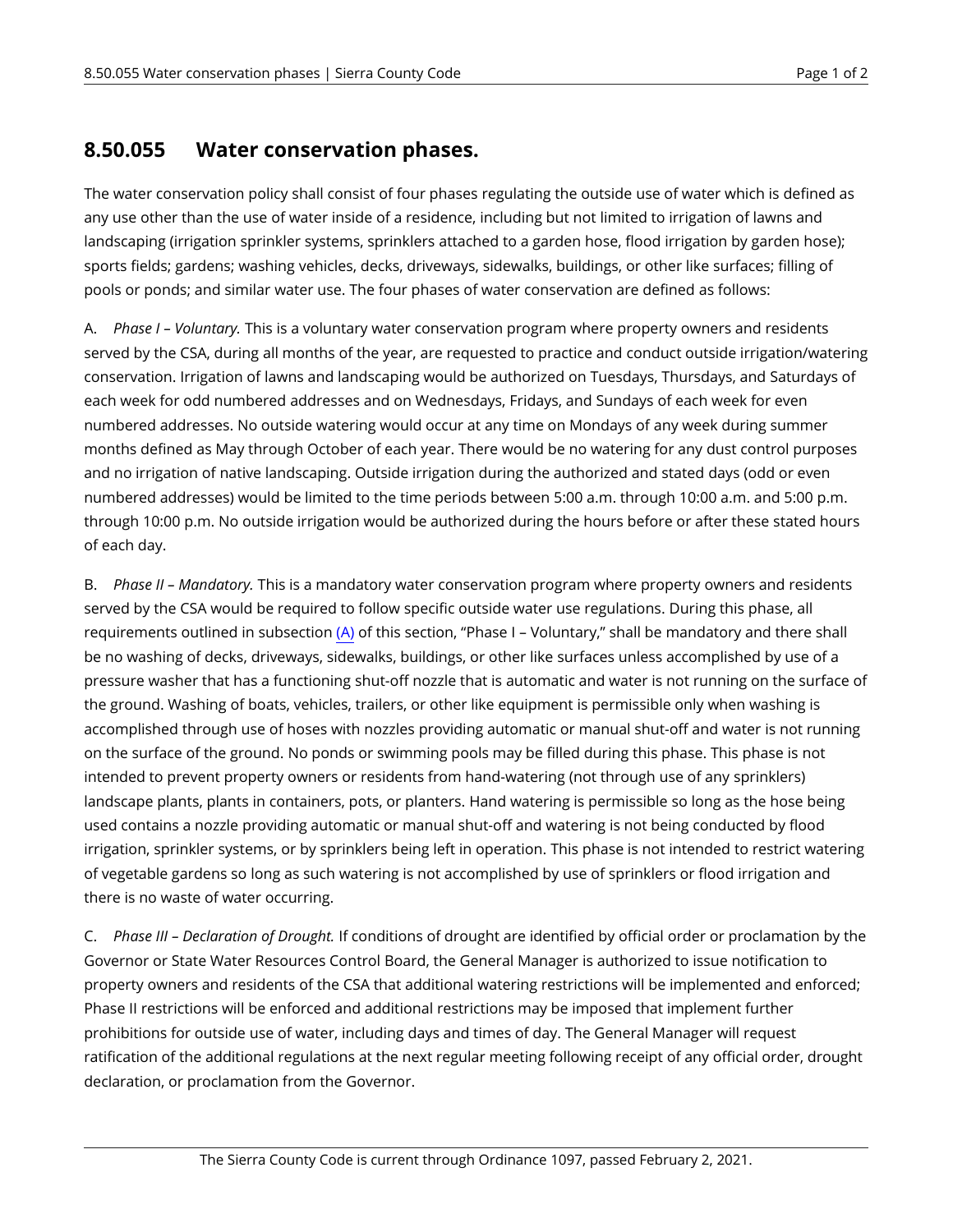D. *Phase IV – Emergency.* This is water conservation where it is determined by the General Manager that a critical water shortage exists or some other bona fide emergency condition exists that requires immediate and effective water conservation to maintain the maximum water levels necessary for public health and safety. During this phase, all Phase I and Phase II regulations will be in effect and the General Manager is authorized to post notices and implement and enforce additional outside water use restrictions, including prohibition on any outside water use during the term of the emergency condition. The General Manager will request ratification of any imposed additional regulations as well as ratification of continuing this phase of water conservation at the next regular meeting, or any special meeting, called by the Board of Directors. (Ord. 1090, eff. 3/5/20)

#### **The Sierra County Code is current through Ordinance 1097, passed February 2, 2021.**

Disclaimer: The clerk of the board's office has the official version of the Sierra County Code. Users should contact the clerk of the board's office for ordinances passed subsequent to the ordinance cited above.

**Note:** This site does not support Internet Explorer. To view this site, Code Publishing Company recommends using one of the following browsers: Google Chrome, Firefox, or Safari.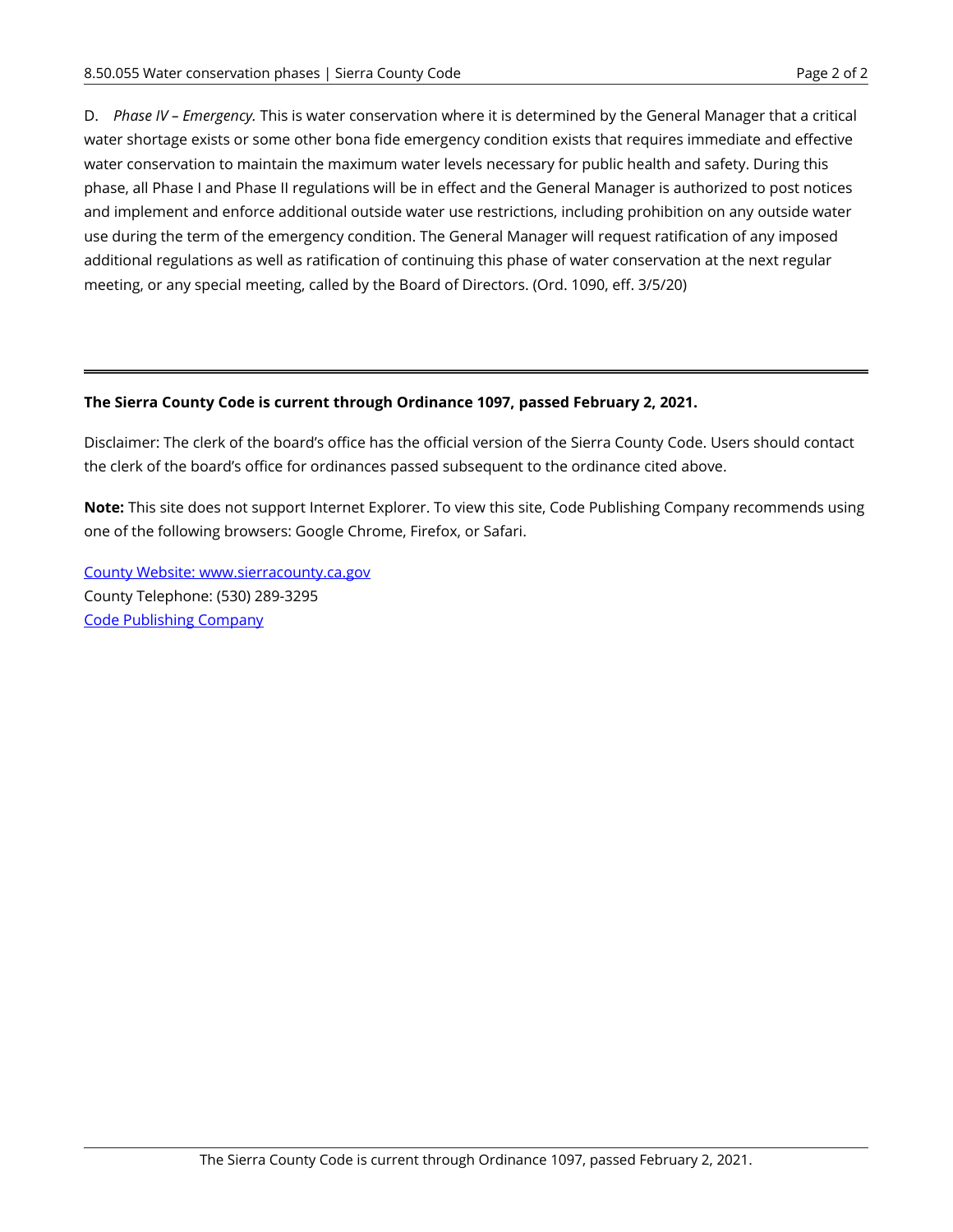## **8.50.060 Manager's authority to implement phases.**

The General Manager may unilaterally impose Phase II restrictions for a period not exceeding 30 days and Phase III restrictions for a period not exceeding 14 days and should the General Manager determine that a period in excess of the time frames specified may be required, a special meeting of the Board of Directors shall be conducted to determine the need for additional restricted periods. Periods in excess of those authorized to be imposed by the General Manager must be approved by the Board of Directors. This does not have any effect upon a compliance order or emergency order issued by the state of California.

The General Manager shall have the authority to impose Phase III restrictions for a period not to exceed 14 days, during which time a special or regular meeting of the Board of Directors shall be convened, at which time the Board may determine that it is necessary to continue the Phase III restrictions. (Ord. 1090, eff. 3/5/20)

#### **The Sierra County Code is current through Ordinance 1097, passed February 2, 2021.**

Disclaimer: The clerk of the board's office has the official version of the Sierra County Code. Users should contact the clerk of the board's office for ordinances passed subsequent to the ordinance cited above.

**Note:** This site does not support Internet Explorer. To view this site, Code Publishing Company recommends using one of the following browsers: Google Chrome, Firefox, or Safari.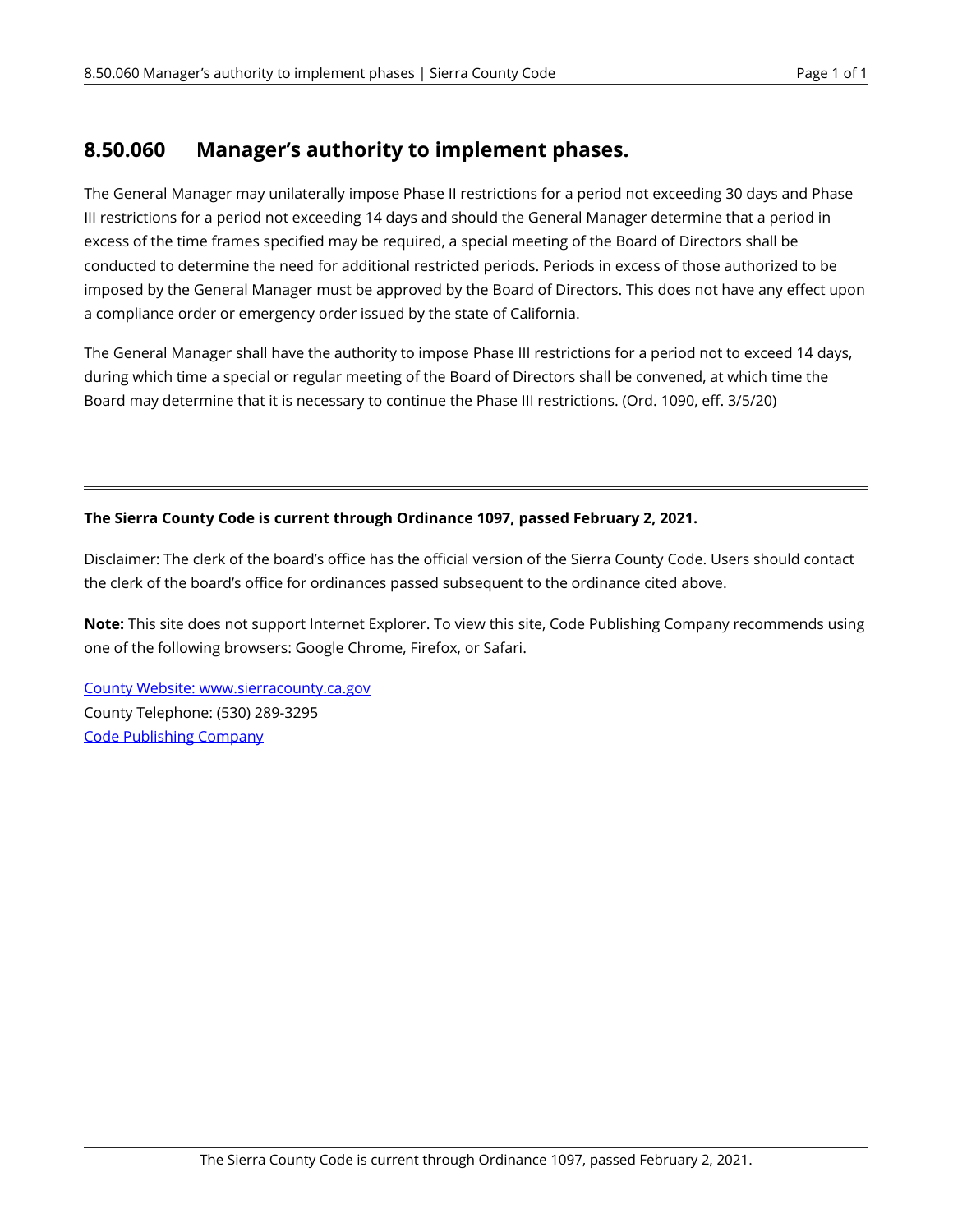### **8.50.065 Notification.**

Notification of any Phase I or II requirements may be provided by a sign located at the entrance to the Sierra Brooks Subdivision, by mailers or by a newsletter, or by other such means as the General Manager deems appropriate. Phase III requirements shall include all notification provided for Phase I or II requirements and shall also include posting of notices on each property containing a valid service connection and/or the use of posters or pamphlets or street signs. (Ord. 1090, eff. 3/5/20)

#### **The Sierra County Code is current through Ordinance 1097, passed February 2, 2021.**

Disclaimer: The clerk of the board's office has the official version of the Sierra County Code. Users should contact the clerk of the board's office for ordinances passed subsequent to the ordinance cited above.

**Note:** This site does not support Internet Explorer. To view this site, Code Publishing Company recommends using one of the following browsers: Google Chrome, Firefox, or Safari.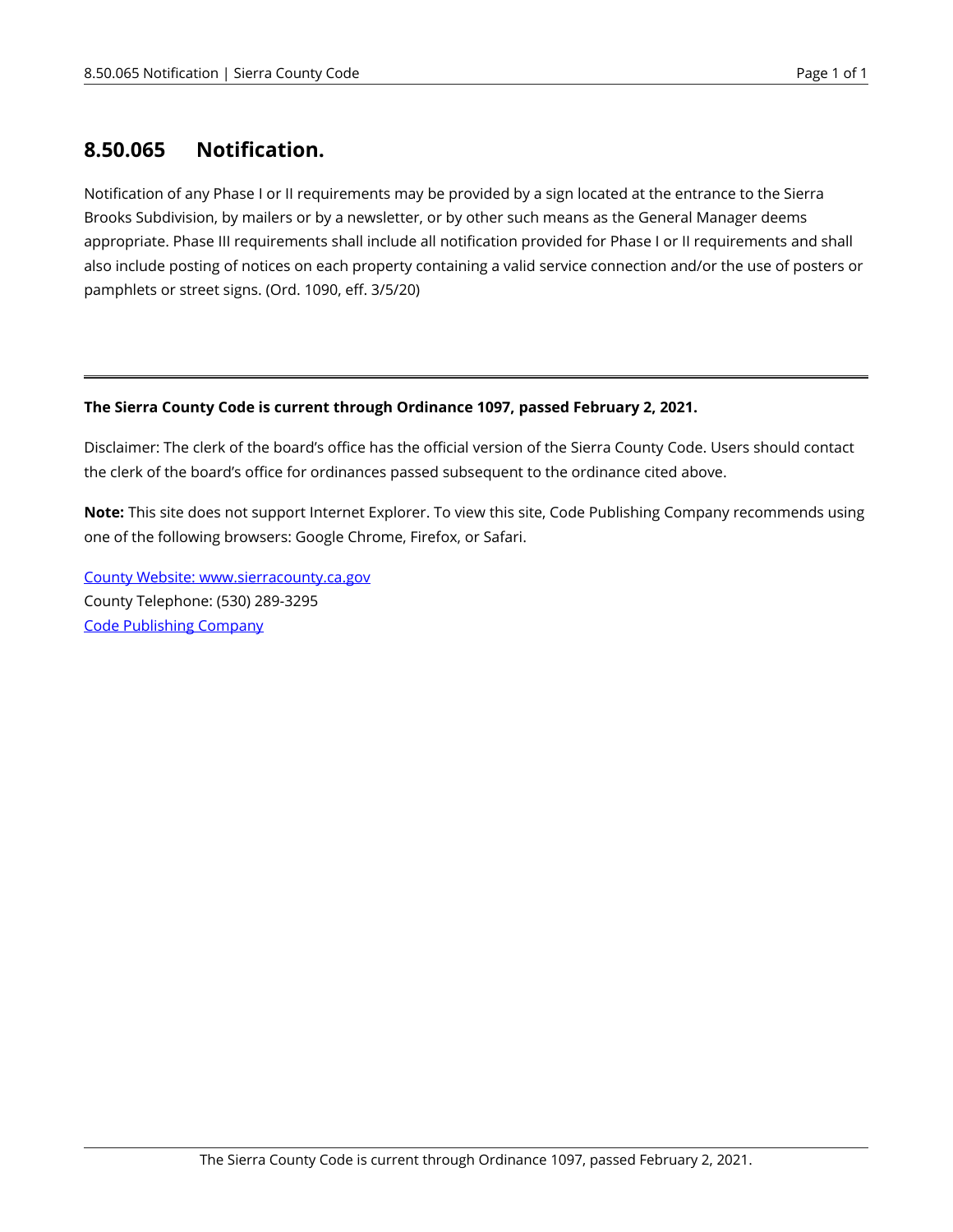## **8.50.070 Violations of water conservation policies and remedy.**

A. Phase I restrictions are voluntary and there shall be no action taken for violation of its provisions.

B. Phase II restrictions, when imposed, shall be enforced by the General Manager, and as determined necessary, when a violation has occurred or is in the process of occurring, a notice of violation shall be served in writing to the owner of property causing the violation. If any violation continues after the issuance of a notice of violation, the General Manager shall impose any or all of the following:

1. An administrative penalty shall be assessed in the amount of \$250.00 for each day that the violation is occurring;

2. Installation of a flow restriction device on the service line to the property that is subject of the violation and located within the meter box maintained by the County Service Area;

3. Termination of service and disconnection of the water service to the property.

Violation of any Phase III restrictions is hereby declared to be a hazard to public health and safety and shall result in the General Manager issuing a written notice of violation to the property owner causing the violation. In the event that a property owner fails to immediately correct the violation as directed in the notice of violation, the General Manager shall impose the remedies and/or administrative penalties for Phase II violations. In addition the General Manager shall have the authority to disconnect the water service which shall be preceded by a written notice of intent to disconnect issued to the property owner prior to the actual disconnection of the service; provided, however, in the case of the imminent failure of the water system due to lack of water, the General Manager shall have authority to immediately disconnect service for a property in violation of the water restrictions. If the water service is disconnected, a notice of disconnection shall be posted on the property and no reconnection shall occur until the fees as required by resolution of the Board of Directors have been fully paid. (Ord. 1090, eff. 3/5/20)

#### **The Sierra County Code is current through Ordinance 1097, passed February 2, 2021.**

Disclaimer: The clerk of the board's office has the official version of the Sierra County Code. Users should contact the clerk of the board's office for ordinances passed subsequent to the ordinance cited above.

**Note:** This site does not support Internet Explorer. To view this site, Code Publishing Company recommends using one of the following browsers: Google Chrome, Firefox, or Safari.